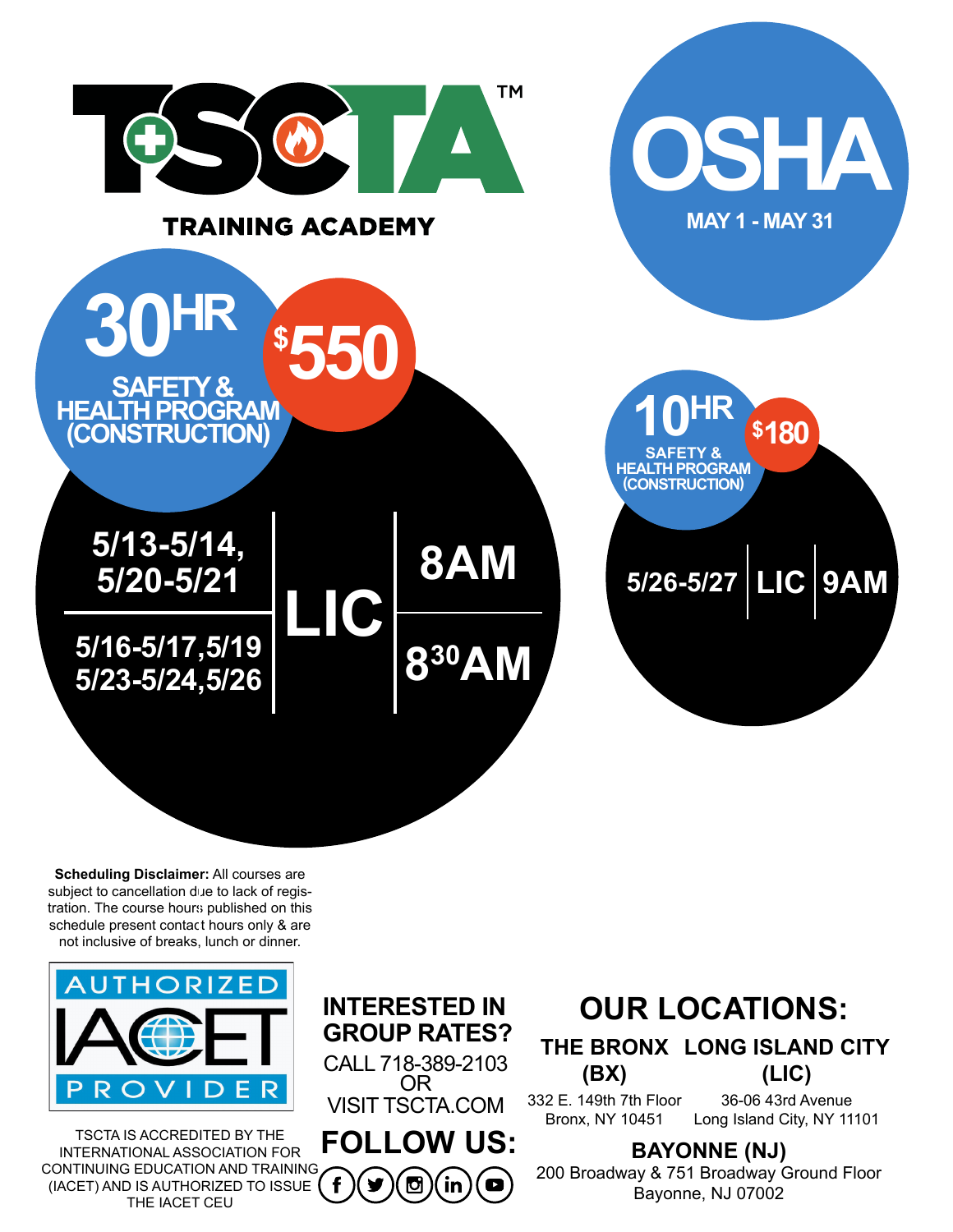



TSCTA IS ACCREDITED BY THE INTERNATIONAL ASSOCIATION FOR CONTINUING EDUCATION AND TRAINING (IACET) AND IS AUTHORIZED TO ISSUE THE IACET CEU

CALL 718-389-2103 OR VISIT TSCTA.COM **INTERESTED IN GROUP RATES?**

**FOLLOW US:** ℧ in  $\bullet$ 

# **OUR LOCATIONS:**

**THE BRONX LONG ISLAND CITY (BX) (LIC)**

332 E. 149th 7th Floor Bronx, NY 10451 36-06 43rd Avenue Long Island City, NY 11101

**BAYONNE (NJ)**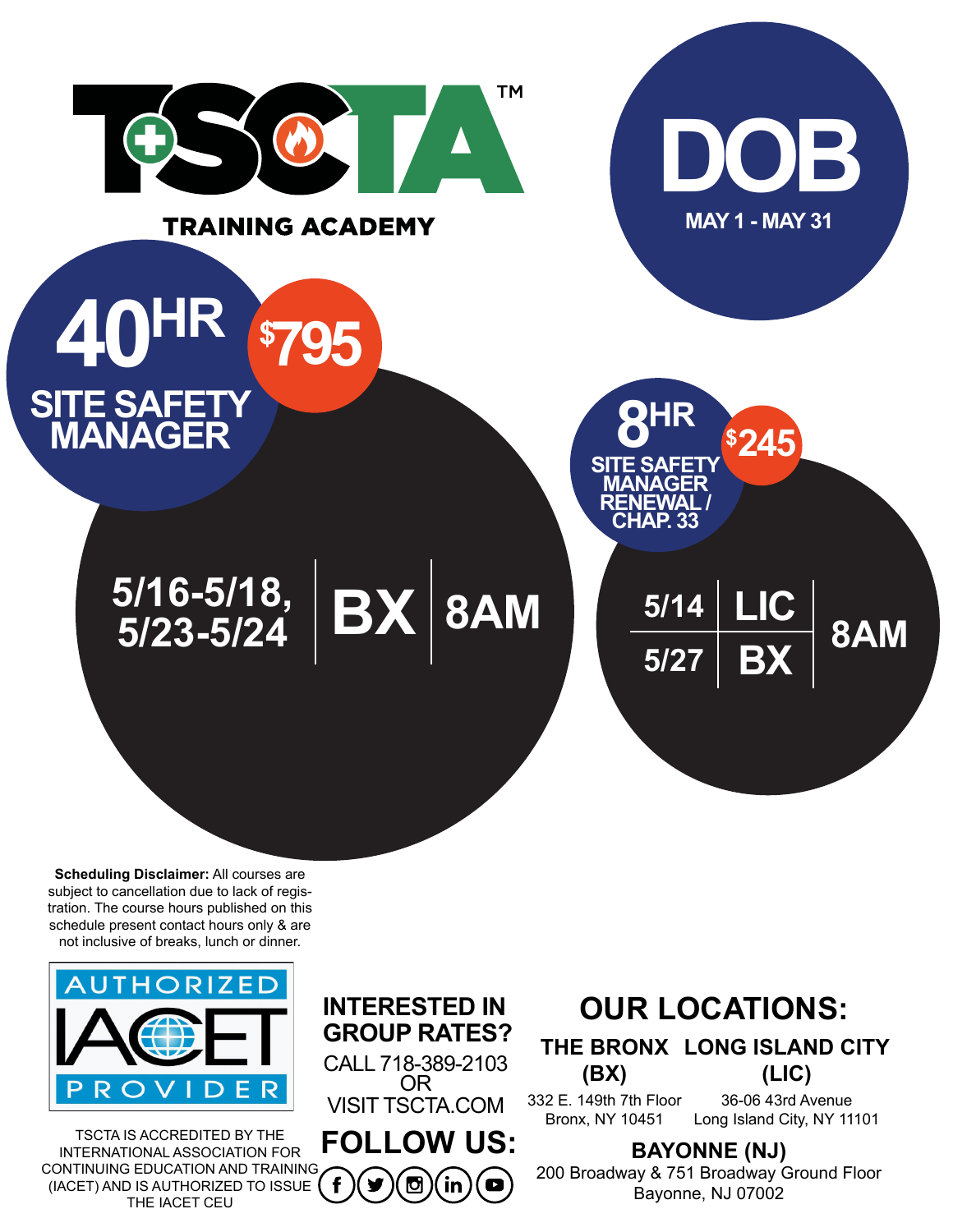

#### **TRAINING ACADEMY**





**5/20 LIC 430PM**

**Scheduling Disclaimer:** All courses are subject to cancellation due to lack of registration. The course hours published on this schedule present contact hours only & are not inclusive of breaks, lunch or dinner.



TSCTA IS ACCREDITED BY THE INTERNATIONAL ASSOCIATION FOR CONTINUING EDUCATION AND TRAINING (IACET) AND IS AUTHORIZED TO ISSUE THE IACET CEU

CALL 718-389-2103 OR VISIT TSCTA.COM **INTERESTED IN GROUP RATES?**

**FOLLOW US:** Ю in  $\blacksquare$ 

# **OUR LOCATIONS:**

**THE BRONX LONG ISLAND CITY (BX) (LIC)**

332 E. 149th 7th Floor Bronx, NY 10451 36-06 43rd Avenue Long Island City, NY 11101

**BAYONNE (NJ)**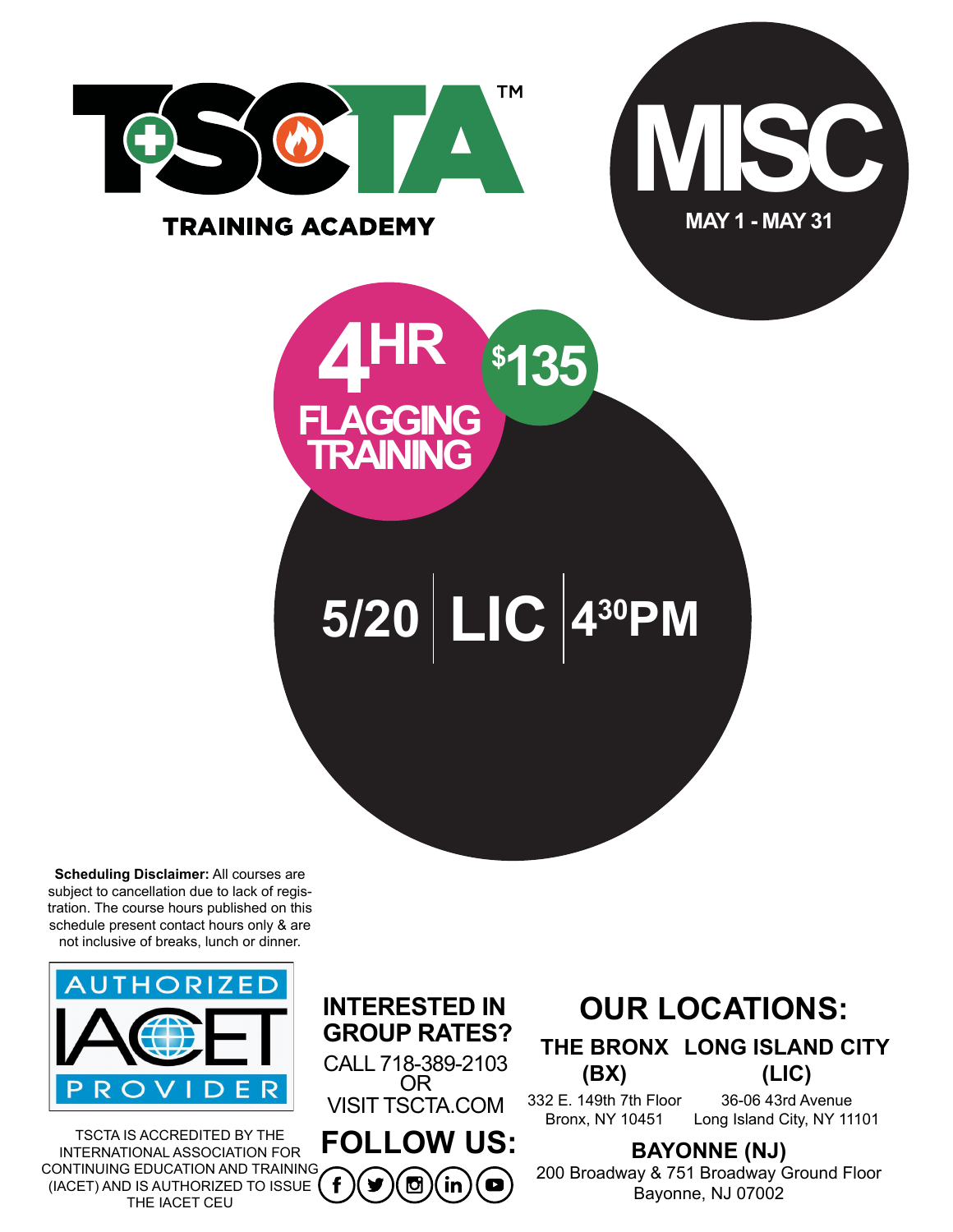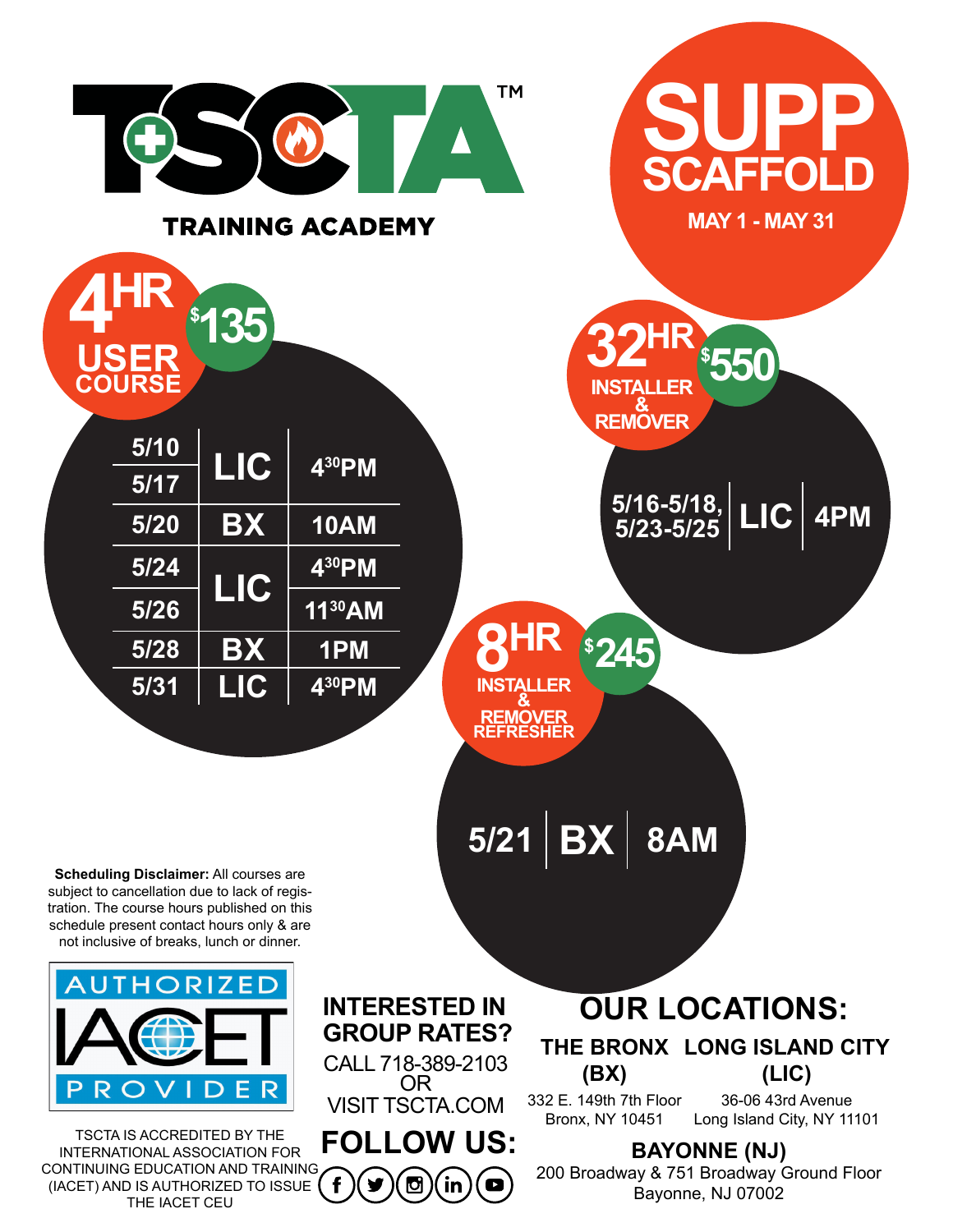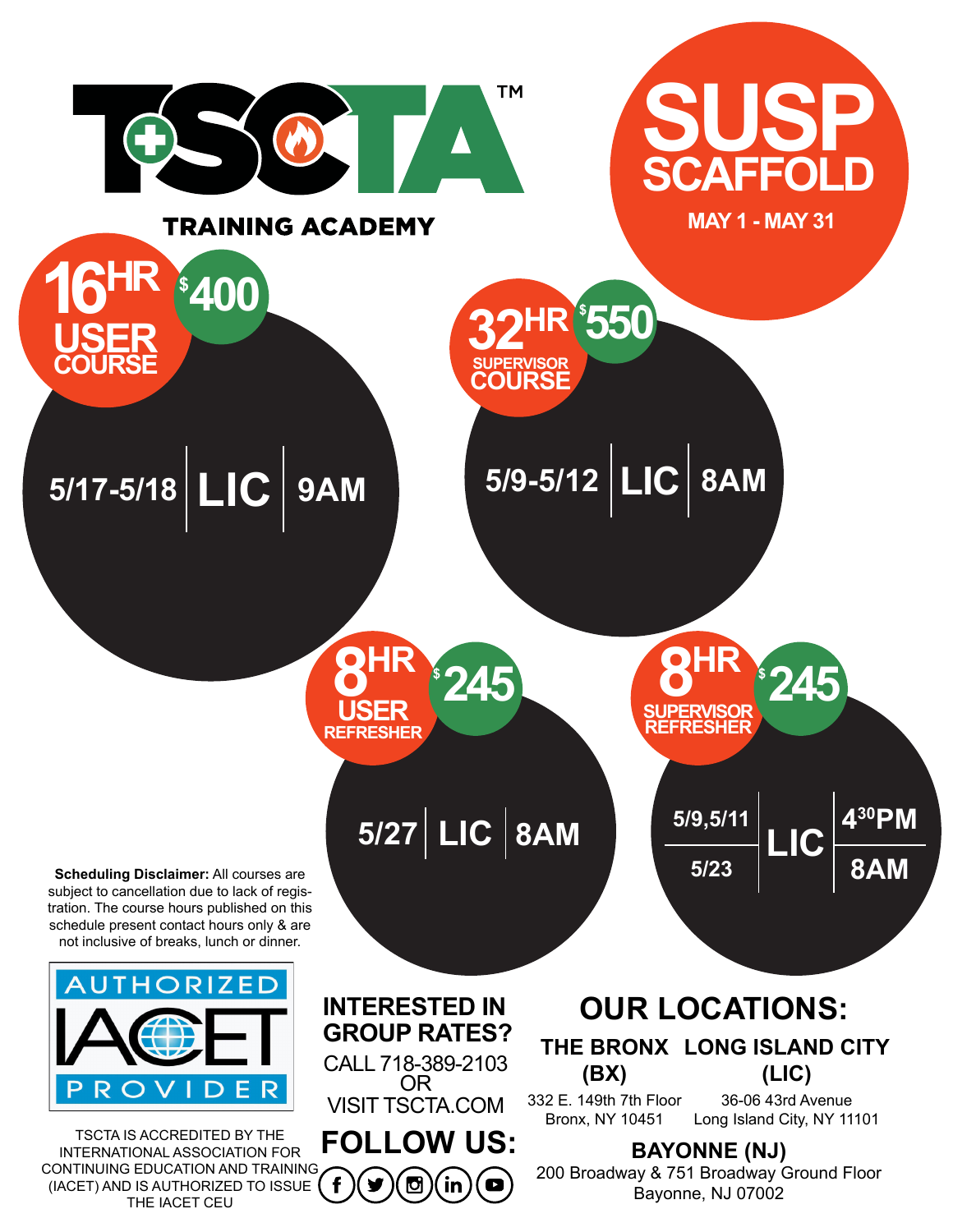



TSCTA IS ACCREDITED BY THE INTERNATIONAL ASSOCIATION FOR CONTINUING EDUCATION AND TRAINING (IACET) AND IS AUTHORIZED TO ISSUE THE IACET CEU

CALL 718-389-2103 OR VISIT TSCTA.COM **INTERESTED IN GROUP RATES?**

**FOLLOW US:** ℧ in  $\blacksquare$ 

# **OUR LOCATIONS:**

**THE BRONX LONG ISLAND CITY (BX) (LIC)**

332 E. 149th 7th Floor Bronx, NY 10451 36-06 43rd Avenue Long Island City, NY 11101

**BAYONNE (NJ)**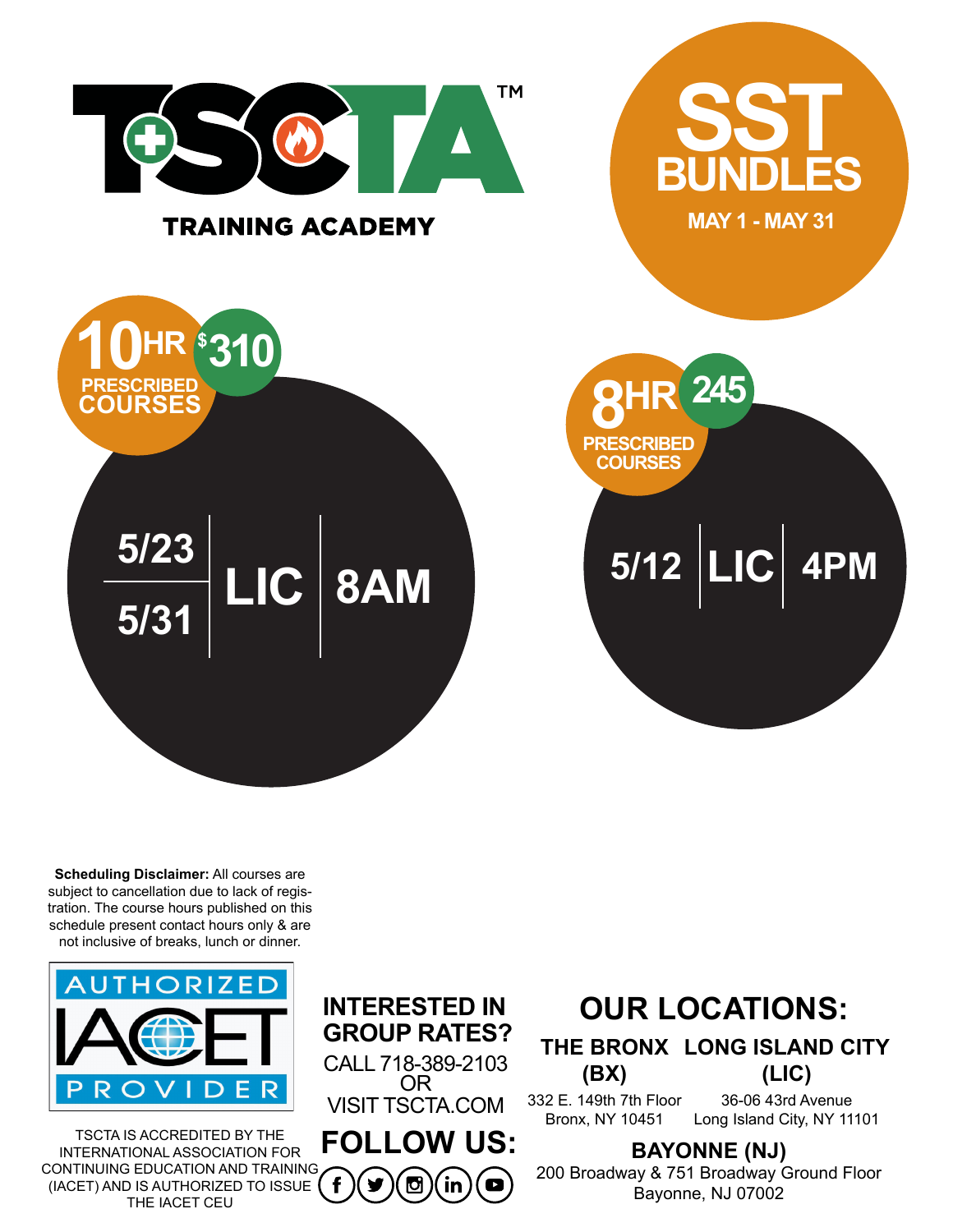

CALL 718-389-2103 OR VISIT TSCTA.COM

**FOLLOW US:** CONTINUING EDUCATION AND TRAINING f Ø in  $\bullet$ (IACET) AND IS AUTHORIZED TO ISSUE

TSCTA IS ACCREDITED BY THE INTERNATIONAL ASSOCIATION FOR

D

R

THE IACET CEU

#### **THE BRONX LONG ISLAND CITY (BX)** 332 E. 149th 7th Floor **(LIC)** 36-06 43rd Avenue

Bronx, NY 10451 Long Island City, NY 11101

**BAYONNE (NJ)**